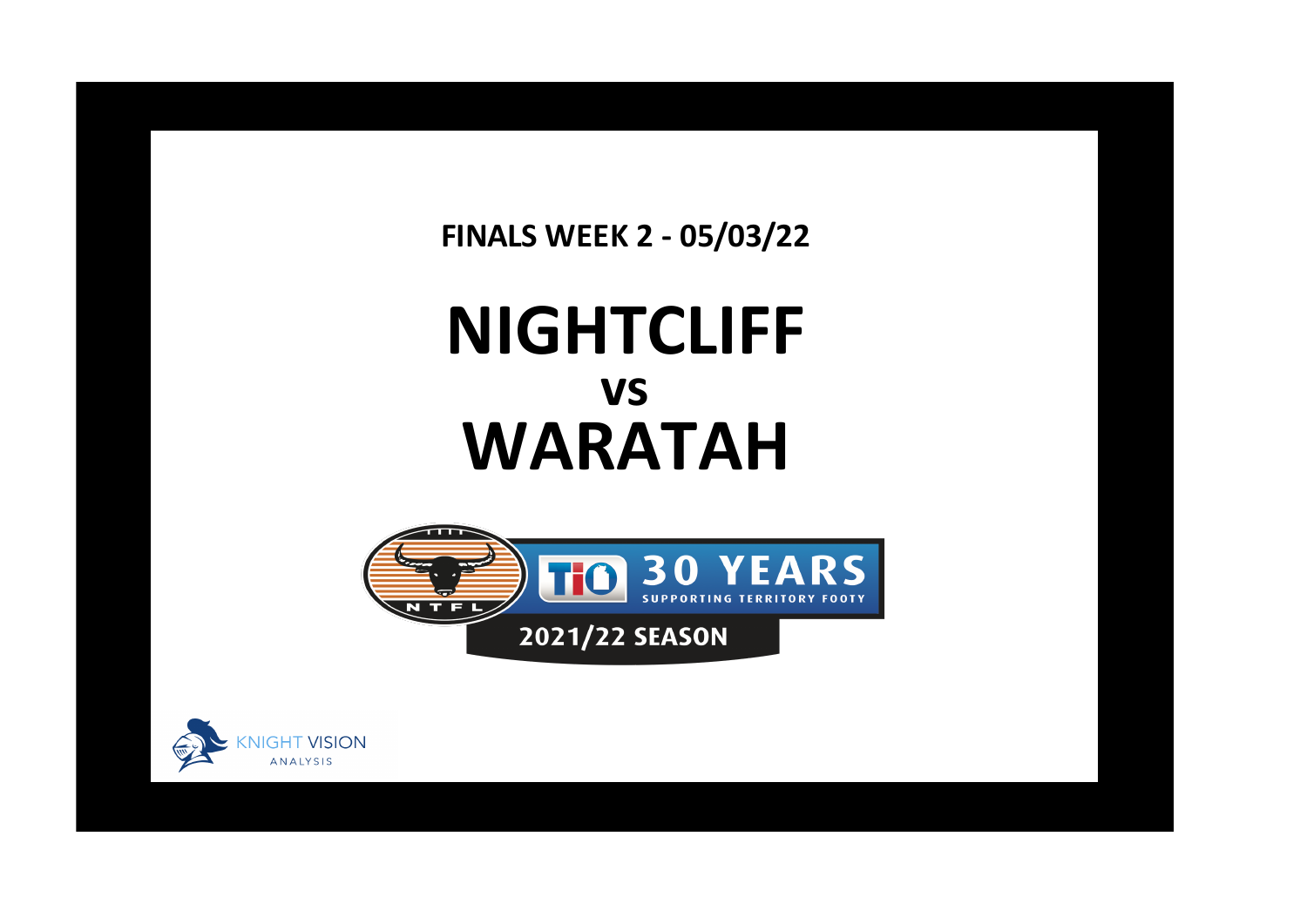|      |                | <b>Nightcliff</b>       |                |                         |                          |                |                         | Waratah        |                |              | <b>Differential</b> |                |                |                |              |  |  |
|------|----------------|-------------------------|----------------|-------------------------|--------------------------|----------------|-------------------------|----------------|----------------|--------------|---------------------|----------------|----------------|----------------|--------------|--|--|
| Q1   | Q <sub>2</sub> | Q <sub>3</sub>          | Q4             | <b>TOTAL</b>            |                          | Q1             | Q <sub>2</sub>          | Q <sub>3</sub> | Q <sub>4</sub> | <b>TOTAL</b> | Q1                  | Q <sub>2</sub> | Q <sub>3</sub> | Q <sub>4</sub> | <b>TOTAL</b> |  |  |
| 44   | 40             | 42                      | 40             | 166                     | <b>Kicks</b>             | 50             | 42                      | 38             | 48             | 178          | $-6$                | $-2$           | $+4$           | $-8$           | $-12$        |  |  |
| 23   | 20             | 16                      | 19             | 78                      | <b>Handballs</b>         | 21             | 17                      | 17             | 20             | 75           | $+2$                | $+3$           | $-1$           | $-1$           | $+3$         |  |  |
| 67   | 60             | 58                      | 59             | 244                     | <b>Disposals</b>         | 71             | 59                      | 55             | 68             | 253          | $-4$                | $+1$           | $+3$           | $-9$           | $-9$         |  |  |
| 1.91 | 2.00           | 2.63                    | 2.11           | 2.13                    | <b>K:H Ratio</b>         | 2.38           | 2.47                    | 2.24           | 2.40           | 2.37         | $-0.47$             | $-0.47$        | $+0.39$        | $-0.29$        | $-0.25$      |  |  |
| 55%  | 50%            | 64%                     | 45%            | 54%                     | Kick Eff. %              | 72%            | 55%                     | 58%            | 52%            | 60%          | $-17%$              | $-5%$          | $+6%$          | $-7%$          | $-6%$        |  |  |
| 83%  | 80%            | 88%                     | 84%            | 83%                     | <b>Handball Eff. %</b>   | 95%            | 71%                     | 94%            | 90%            | 88%          | $-13%$              | $+9%$          | $-7%$          | $-6%$          | $-5%$        |  |  |
| 5    | 6              | 5                       | 8              | 24                      | <b>Clangers</b>          | 5              | 5                       | 5              | 7              | 22           | $\mathbf{0}$        | $+1$           | $\mathbf{0}$   | $+1$           | $+2$         |  |  |
| 25   | 28             | 28                      | 23             | 104                     | <b>Cont. Poss</b>        | 32             | 31                      | 23             | 33             | 119          | $-7$                | $-3$           | $+5$           | $-10$          | $-15$        |  |  |
| 43   | 30             | 30                      | 35             | 138                     | <b>Unc. Poss</b>         | 40             | 28                      | 31             | 36             | 135          | $+3$                | $+2$           | $-1$           | $-1$           | $+3$         |  |  |
| 15   | 5              | 10                      | 8              | 38                      | <b>Marks</b>             | 15             | 14                      | 11             | 14             | 54           | $\mathbf{0}$        | $-9$           | $-1$           | $-6$           | $-16$        |  |  |
| 15   | 5              | 10                      | 8              | 38                      | <b>Unc. Marks</b>        | 13             | 13                      | 10             | 12             | 48           | $+2$                | $-8$           | $\mathbf{0}$   | $-4$           | $-10$        |  |  |
| 0    | $\mathbf 0$    | $\mathbf 0$             | 0              | $\mathbf 0$             | <b>Cont. Marks</b>       | $\overline{2}$ | 1                       | 1              | $\overline{2}$ | 6            | $-2$                | $-1$           | $-1$           | $-2$           | $-6$         |  |  |
| 3    | $\mathbf 0$    | $\overline{2}$          | 3              | 8                       | <b>Int. Marks</b>        | $\overline{2}$ | 3                       | 3              | 4              | 12           | $+1$                | $-3$           | $-1$           | $-1$           | $-4$         |  |  |
| 3    | $\mathbf 0$    | $\Omega$                | $\Omega$       | $\overline{\mathbf{3}}$ | <b>F50 Marks</b>         | 3              | $\mathbf{1}$            | 1              | 3              | 8            | $\mathbf{0}$        | $-1$           | $-1$           | $-3$           | $-5$         |  |  |
| 19   | 14             | 13                      | 14             | 60                      | <b>Handball Receives</b> | 17             | 11                      | 14             | 16             | 58           | $+2$                | $+3$           | $-1$           | $-2$           | $+2$         |  |  |
| 21   | 24             | 21                      | 19             | 85                      | <b>Groundball Gets</b>   | 25             | 29                      | 18             | 28             | 100          | $-4$                | $-5$           | $+3$           | $-9$           | $-15$        |  |  |
| 4    | 6              | $\overline{\mathbf{z}}$ | 8              | 25                      | <b>Hitouts</b>           | 3              | $\overline{\mathbf{z}}$ | 10             | 9              | 29           | $+1$                | $-1$           | $-3$           | $-1$           | $-4$         |  |  |
| 4    | $\overline{7}$ | 11                      | $\overline{7}$ | 29                      | <b>Clearances</b>        | 6              | 8                       | 8              | 6              | 28           | $-2$                | $-1$           | $+3$           | $+1$           | $+1$         |  |  |
| 13   | 10             | 13                      | 10             | 46                      | <b>Tackles</b>           | 12             | 15                      | 13             | 9              | 49           | $+1$                | $-5$           | $\mathbf{0}$   | $+1$           | $-3$         |  |  |
| 6    | 14             | 6                       | 3              | 29                      | <b>One Percenters</b>    | 9              | 5                       | 8              | 9              | 31           | $-3$                | $+9$           | $-2$           | $-6$           | $-2$         |  |  |
| 5    | 6              | $\overline{\mathbf{3}}$ | 1              | 15                      | <b>Spoils</b>            | 7              | 5                       | 7              | 4              | 23           | $-2$                | $+1$           | $-4$           | $-3$           | $-8$         |  |  |
| 5    | 9              | 8                       | 8              | 30                      | <b>Frees For</b>         | 10             | 3                       | 5              | 5              | 23           | $-5$                | $+6$           | $+3$           | $+3$           | $+7$         |  |  |
| 10   | 3              | 5                       | 5              | 23                      | <b>Frees Against</b>     | 5              | 9                       | 8              | 8              | 30           | $+5$                | $-6$           | $-3$           | $-3$           | $-7$         |  |  |
| 6    | 5              | 12                      | $\overline{7}$ | 30                      | Inside 50s               | 19             | 12                      | 10             | 13             | 54           | $-13$               | $-7$           | $+2$           | $-6$           | $-24$        |  |  |
| 16   | 11             | $\overline{7}$          | 10             | 44                      | <b>Rebound 50s</b>       | 5              | 4                       | 8              | 6              | 23           | $+11$               | $+7$           | $-1$           | $+4$           | $+21$        |  |  |
| 50%  | 40%            | 67%                     | 14%            | 47%                     | Score / I50 %            | 26%            | 33%                     | 30%            | 46%            | 33%          | $+24%$              | $+7%$          | $+37%$         | $-32%$         | $+13%$       |  |  |
| 1    | 1              | 4                       | $\mathbf{1}$   | $\overline{7}$          | <b>Goals</b>             | $\overline{2}$ | $\overline{2}$          | 3              | 3              | 10           | $-1$                | $-1$           | $+1$           | $-2$           | $-3$         |  |  |
| 2    | 1              | 4                       | 0              | $\overline{7}$          | <b>Behinds</b>           | 3              | $\overline{2}$          | $\Omega$       | 3              | 8            | $-1$                | $-1$           | +4             | $-3$           | $-1$         |  |  |
| 8    | 7              | 28                      | 6              | 49                      | <b>Score</b>             | 15             | 14                      | 18             | 21             | 68           | $-7$                | $-7$           | $+10$          | $-15$          | $-19$        |  |  |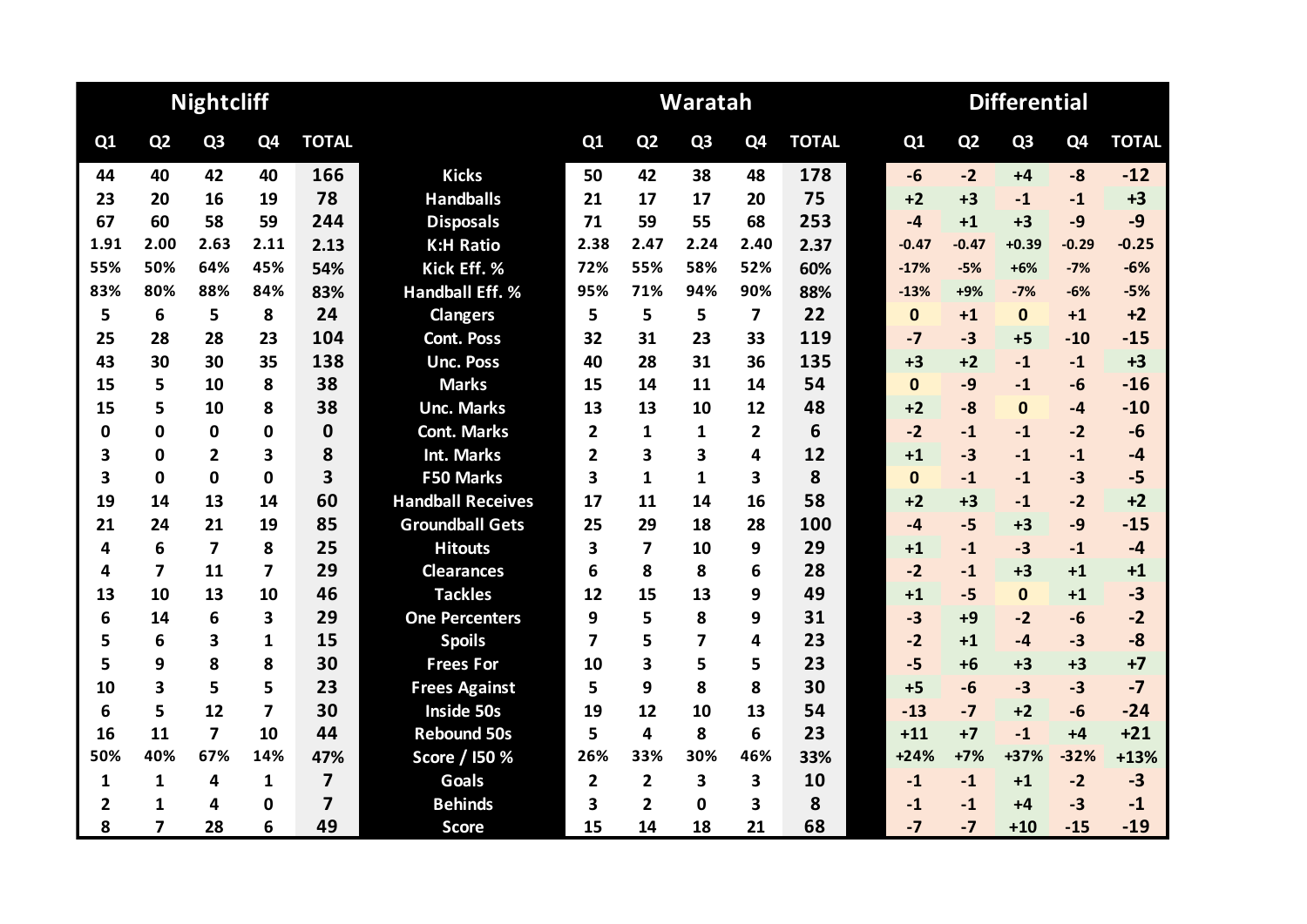| <b>Nightcliff</b>   |       |      |     |     |             |      |       |              |       |              |    |                |            |      |            |      |      |                |      |                |                |                |            |                |    |      |              |
|---------------------|-------|------|-----|-----|-------------|------|-------|--------------|-------|--------------|----|----------------|------------|------|------------|------|------|----------------|------|----------------|----------------|----------------|------------|----------------|----|------|--------------|
| <b>Player</b>       | К     | н    | D   |     | KE% HE% CLG |      | CP    | <b>UP</b>    | M     | UM           | CM |                | IM F50M HR |      | GBG HO CLR |      |      | т              | 1%   | <b>SP</b>      | <b>FF</b>      | FA             | <b>I50</b> | <b>R50</b>     | G  | В    | <b>SA</b>    |
| 18 T North          | 16    | 7    | 23  | 38% | 100%        | 4    | 11    | 13           | 2     | 2            | 0  | 0              | 0          | 7    | 10         | 0    | 8    | 1              | 1    | 0              | $\overline{2}$ | $\overline{2}$ | 3          | 4              | 0  | 1    | 1            |
| 22 D Bowles         | 18    | 2    | 20  | 67% | 100%        | 3    | 8     | 11           | 3     | 3            | 0  | 3              | 0          | 3    | 8          | 0    |      | 1              | 2    | 1              | 1              | 1              | 3          | 8              | 0  | 0    | 1            |
| 33 S Wilson         | 9     | 8    | 17  | 56% | 50%         | 4    | 5     | 11           | 4     | 4            | 0  | 0              | 0          | 4    | 4          | 0    | 1    | $\overline{2}$ | 0    | 0              | 1              | 0              | 0          | $\mathbf{1}$   | 2  | 1    | 0            |
| 06 L Holt-Fitz      | 6     | 8    | 14  | 17% | 88%         | 1    |       | 8            | 2     | 2            | 0  | 0              | 1          | 2    | 6          | 0    | 0    | 1              | 1    | 0              | 1              | 1              | 3          | 0              | 0  | 2    | 2            |
| 09 R Nyhuis         | 9     | 5    | 14  | 67% | 80%         | 0    | 5     | 8            | 2     | 2            | 0  | $\overline{2}$ | 0          | 3    | 5          | 1    | 0    | 0              | 1    | 0              | 1              | 1              | 0          | 6              | 0  | 0    | 0            |
| 10 C I lett         | 10    | 4    | 14  | 70% | 100%        | 0    | 9     | 5            | 1     | 1            | 0  | 0              | 1          | 1    | 5          | 0    | 4    | 8              | 1    | 1              | 5              | 1              | 1          | 1              | 1  | 0    | 0            |
| 17 S Harper         | 5     | 9    | 14  | 40% | 67%         | 1    | 7     |              | 3     | 3            | 0  | 0              | 0          | 4    |            | 0    |      | 1              | 2    | 0              | 0              | 0              |            | $\overline{2}$ | 0  | 0    | 0            |
| 23 B Filo           | 11    | 3    | 14  | 45% | 100%        | 1    | 8     |              | 0     | 0            | 0  | 0              | 0          | 7    | 8          | 0    | 5    | 4              | 1    | 0              | 0              | 2              | 2          | 1              | 0  | 0    | 0            |
| 14 N Brown          | 9     | 4    | 13  | 67% | 100%        | 2    | 5     |              | 3     | 3            | 0  | 1              | 0          | 2    | 4          | 0    | 0    | 4              | 2    | $\overline{2}$ | 3              | 3              | 1          | 5              | 0  | 0    | 0            |
| 04 Jess Budarick    | 9     | 2    | 11  | 22% | 50%         | 0    | 4     | 6            | 2     | 2            | 0  | 0              | 0          | 4    | 4          | 0    | 0    | 1              | 2    | 1              | 0              | 1              | 0          | 1              | 0  | 0    | 0            |
| 19 W Derksen        | 9     | 2    | 11  | 44% | 100%        | 2    | 4     | 6            | 4     | 4            | 0  | $\mathbf{1}$   | 0          | 1    | 1          | 0    |      | 2              |      | 1              | 3              | 1              | 2          | 0              | 1  | 0    | 0            |
| 27 D Butcher        | 7     | 4    | 11  | 43% | 100%        | 1    | 4     | 6            | 2     | 2            | 0  | 0              | 0          | 3    | 3          | 0    | 2    | 0              |      | 0              |                | 1              | 3          | 0              | 0  | 0    | 1            |
| 05 J Jones          | 6     | 3    | 9   | 83% | 67%         | 0    | 4     | 7            | 0     | 0            | 0  | 0              | 0          | 4    | 2          | 0    | 0    | 2              | 0    | 0              | 5              | 1              | 0          | 3              | 0  | 0    | 0            |
| 40 A Wines          | 7     | 2    | 9   | 71% | 100%        | O    | 3     | 6            | 3     | 3            | 0  | 0              | 0          |      | 3          | 0    | Ω    | 0              | 1    | 1              |                | 1              | 0          | 1              | 0  | 0    | 1<br>mmmmm   |
| 08 D Keast          | 6     | 2    | 8   | 50% | 100%        | 1    | 3     | 5            |       |              | 0  | 0              | 0          | 2    | 2          | 0    | 0    | 2              | 4    | 4              | 2              | 0              | 0          | 4              | 0  | 0    | 0<br>www.com |
| 12 Joel Budarick    | 5     | 3    | 8   | 80% | 67%         | 0    | 3     | 5            |       | 1            | 0  | 0              | 0          | 4    | 2          | 0    |      |                | 3    | 3              |                | 0              |            | 2              | 0  | 0    | 0            |
| 28 K Emery          | 7     | 0    | 7   |     | 43% #####   | 0    | 4     | 4            | 1     | 1            | 0  | 0              | 0          | 1    | 2          | 0    | 0    | 3              | 1    | 0              | 2              | $\mathbf{1}$   | 2          | 0              | 1  | 0    | 0            |
| 31 B Edwards        | 3     | 4    | 7   | 67% | 100%        | 0    | 0     |              | 2     | 2            | 0  | 0              |            | 3    | 0          | 0    | ი    | 2              |      | 0              | ŋ              | 2              | 2          | 1              | 1  | 1    | 0            |
| 32 R Morris         | 4     | 2    | 6   | 50% | 100%        | 1    | 3     | 2            | 1     | $\mathbf{1}$ | 0  | 1              | 0          | 1    | 2          | 1    | 2    | 2              | 2    | $\mathbf{1}$   | 1              | 0              | 0          | 3              | 0  | 0    | 0            |
| 37 Z Derksen        | 4     | 2    | 6   |     | 75% 100%    | 1    | 3     | 4            | 1     | 1            | 0  | 0              | 0          | 2    | 3          | 4    | 1    | 4              | 0    | 0              | 0              | 2              | 3          | 0              | 0  | 0    | 0            |
| 01 R Mu             | 3     | 1    | 4   | 67% | 100%        | 0    | 2     | 1            | 0     | 0            | 0  | 0              | 0          | 0    | 2          | 0    | 0    | 3              | 1    | 0              | 0              | 0              | 2          | 0              | 1  | 0    | 1            |
| 30 J Bowen          | 2     | 1    | 3   | 0%  | 0%          | 2    | 2     | $\mathbf{1}$ | 0     | 0            | 0  | 0              | 0          | 1    | 2          | 19   | 1    | 2              | 1    | 0              | 0              | 2              | 1          | 0              | 0  | 0    | 0            |
|                     |       |      |     |     |             |      |       |              |       |              |    |                |            |      |            |      |      |                |      |                |                |                |            |                |    |      |              |
| <b>NFC</b>          | 166   | 78   | 244 | 54% | 83%         | 24   | 104   | 138          | 38    | 38           | 0  | 8              | 3          | 60   | 85         | 25   | 29   | 46             | 29   | 15             | 30             | 23             | 30         | 44             |    | 7    | 7            |
| <b>WAR</b>          | 178   | 75   | 253 |     | 60% 88%     | 22   | 119   | 135          | 54    | 48           | 6  | 12             | 8          | 58   | 100        | 29   | 28   | 49             | 31   | 23             | 23             | 30             | 54         | 23             | 10 | 8    | 10           |
| <b>Differential</b> | $-12$ | $+3$ | -9  | -6% | $-5%$       | $+2$ | $-15$ | $+3$         | $-16$ | $-10$        | -6 | -4             | -5         | $+2$ | $-15$      | $-4$ | $+1$ | $-3$           | $-2$ | -8             | $+7$           | -7             | $-24$      | $+21$          | -3 | $-1$ | $-3$         |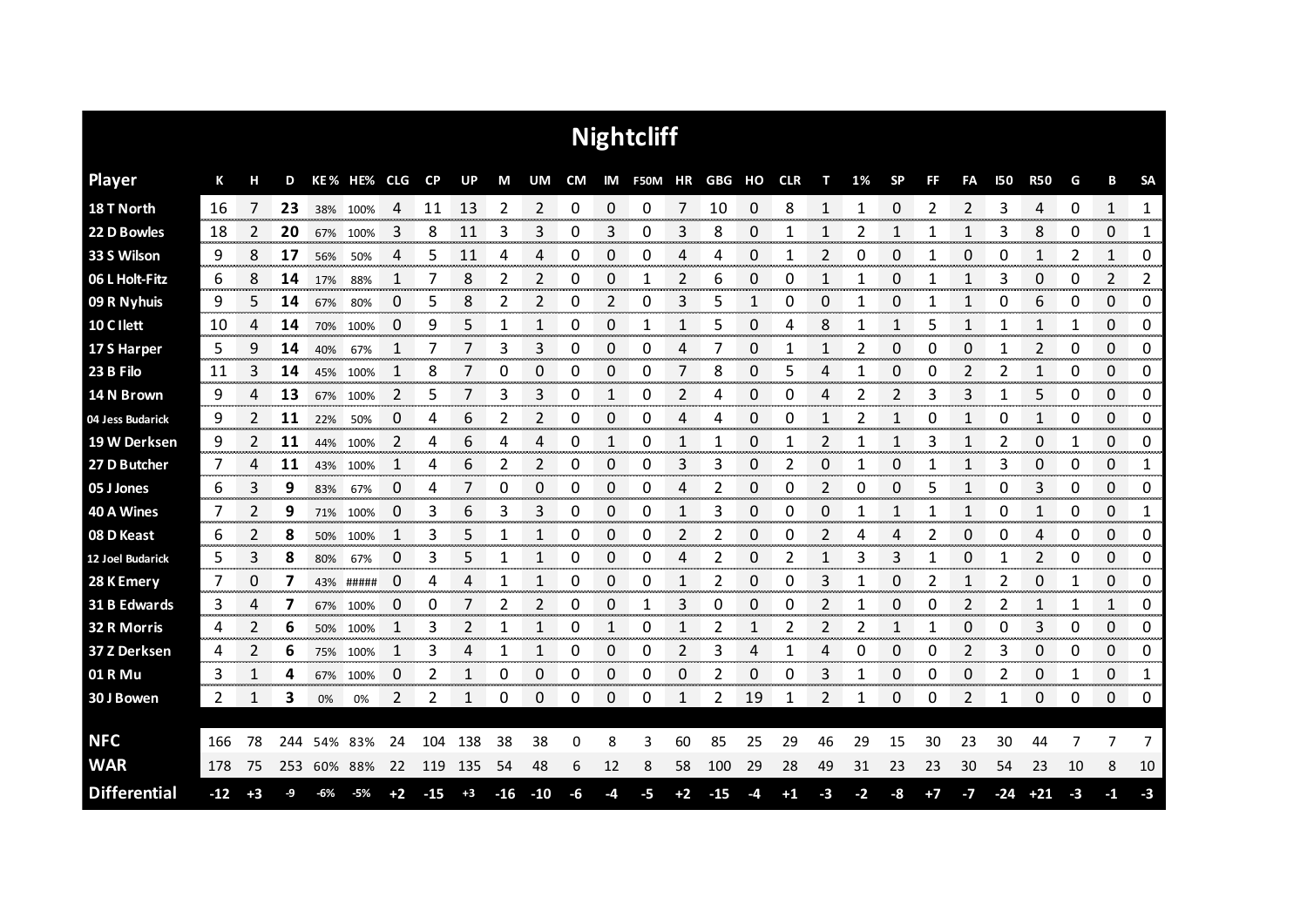| Waratah             |       |      |      |       |             |    |           |                |       |                |      |                |                          |                |       |      |      |      |      |              |           |                  |            |                |        |                |                        |
|---------------------|-------|------|------|-------|-------------|----|-----------|----------------|-------|----------------|------|----------------|--------------------------|----------------|-------|------|------|------|------|--------------|-----------|------------------|------------|----------------|--------|----------------|------------------------|
| <b>Player</b>       | К     | н    | D    |       | KE% HE% CLG |    | <b>CP</b> | UP             | M     | UM             |      |                | CM IM F50M HR GBG HO CLR |                |       |      |      | т    | 1%   | <b>SP</b>    | <b>FF</b> | FA               | <b>I50</b> | <b>R50</b>     | G      | В              | <b>SA</b>              |
| 03 B Carroll        | 14    | 8    | 22   | 64%   | 100%        |    | 11        | 11             | 4     | 4              | 0    | 0              |                          | 4              | 9     | 0    | 2    | 9    | 0    | 0            | 3         | 0                | 4          | 1              | 2      | 2              | 1                      |
| 04 D Collis         | 18    | 3    | 21   | 56%   | 100%        | 2  |           | 11             |       |                | 0    |                | 0                        | 8              |       | 0    |      |      | 4    | 3            | 0         | 4                | 3          | 3              | 0      | 0              | 0                      |
| 14 J Crocker        | 10    | 8    | 18   | 80%   | 88%         |    |           | 11             | 3     | 3              | 0    | 0              | 0                        | 4              | 5     | 0    |      | 5    | O    | 0            | 3         |                  | 5          | 3              | 0      | 0              | 2                      |
| 07 R Turnbull       | 14    | 3    | 17   | 43%   | 100%        | 3  | 8         |                | 2     | 2              | 0    | 1              | 0                        | 5              | 6     | 0    | 6    | 5    |      | 1            | 2         | 1                | 3          | 0              | 0      | 1              | 2                      |
| 21 A Ankers         | 9     | 7    | 16   | 11%   | 86%         | 4  | 12        | 4              | 1     | 1              | 0    | $\Omega$       | 0                        | $\overline{2}$ | 12    | 1    | 5    | 4    | 0    | 0            | 0         | 4                | 4          | $\overline{2}$ | 1      | 0              | 0                      |
| 10 A Gulden         | 12    | 3    | 15   | 92%   | 100%        | 0  | 6         | 9              | 2     | 2              | 0    | 2              | 0                        | 2              | 5     | 0    | 0    | 2    | 2    | 1            | 3         | 1                | 0          | 4              | 0      | 0              | 0                      |
| 13 J Wilkins        | 7     |      | 14   | 43%   | 86%         | 1  | 11        | 3              | 1     | 0              |      | 1              | 0                        | 3              | 9     | 20   | 2    | 2    | 2    | 1            | 2         | 2                | 4          | 0              | 0      | 0              | 0                      |
| 05 T Cree           | 9     | 4    | 13   | 44%   | 100%        | 1  | 8         | 5              | 3     | $\overline{2}$ | 1    | 1              | 0                        | 2              | 6     | 0    | 4    | 5    | 1    | 0            | 1         | 2                | 3          | 0              | 0      | 0              | 0                      |
| 09 J Bowd           | 10    | 3    | 13   | 80%   | 67%         | 1  | 6         | 9              | 6     | 5              | 1    | $\overline{2}$ | 0                        | 3              | 4     | 0    | 0    | 1    | 5    | 4            | 2         | 3                | 3          | $\overline{2}$ | 0      | 0              | 0                      |
| 08 D O'Dwyer        | 11    | 1    | 12   | 55%   | 100%        | 1  | 2         | 10             | 5     | 5              | 0    | 0              | 0                        | 4              | 2     | 0    | 0    | 0    | 5    | 4            | 1         | 1                | 1          | 3              | 0      | 0              | 0                      |
| 27 C Arnold         | 8     | 4    | 12   | 50%   | 75%         | 1  | 6         | 6              | 7     | 4              | 3    | 0              | 6                        | 0              | 3     | 0    | 0    | 0    | 0    | 0            | 0         | 2                | 0          | 0              | 3      | $\overline{2}$ | 1                      |
| 33 C Rich           | 7     | 5    | 12   | 100%  | 80%         | 0  | 2         | 10             | 5     | 5              | 0    | 0              | 0                        | 3              | 2     | 0    | 0    | 1    | 0    | 0            | 0         | 0                | 2          | 0              | 0      | 0              | 0                      |
| 01 J Magro          | 10    | 1    | 11   | 70%   | 100%        | 1  | 2         | 9              | 2     | 2              | 0    | 0              | 0                        | 5              | 2     | 0    | 2    | 5    |      | $\mathbf{1}$ | 0         | 0                | 5          | 1              | 0      | $\mathbf{1}$   | 1                      |
| 29 T Marsh          | 6     | 3    | 9    | 50%   | 67%         | 0  |           |                | 2     | 2              | 0    | 1              | 0                        | 0              | 6     | 6    |      | 0    |      |              |           | 0                | 3          | 0              | 0      | 0              | 0                      |
| 06 W Collis         | 7     |      | 8    | 43%   | 100%        |    | 3         | 5              |       |                | 0    |                | 0                        | 3              | 3     | 0    | 0    |      | O    | 0            |           | 2                | 3          | 1              |        | 0<br>mmmmmmmmm | 1<br>www.com           |
| 31 K Silver         | 5     | 3    | 8    | 80%   | 100%        | O  |           |                |       |                | O    |                | 0                        |                | h     | 0    |      |      |      | O            |           | <b>Secondary</b> |            | 0<br>oommo     | anana. | 0<br>ananana   | 1<br><b>Management</b> |
| 19 N Gooch          | 5     |      | 6    | 80%   | 100%        | 0  | 2         | 5              | 3     | 3              | 0    | 1              | 0                        | 2              |       | 0    | 0    | 1    | 2    | 1            | 1         |                  | 0          | 2              | 0      | 0              | 0<br>an an a           |
| 26 H Kitschke       | 5     |      | 6    | 60%   | 0%          | 2  | 3         | 3              | 2     | 2              | 0    | 0              |                          |                | 3     |      | O    | O    | U    | 0            | C         |                  | 3          | 0              | 1      | 0              | 1                      |
| 11 J Arratta        | 2     | 3    | 5    | 50%   | 67%         | 0  | 3         | 2              | 0     | 0              | 0    | 0              | 0                        | 2              | 3     | 0    |      | 1    | 2    | 2            | 0         | 0                | O          | 0              | 0      | 0              | 0                      |
| 16 A Ross           | 2     | 3    | 5    | 0%    | 100%        | 2  | 5         | 1              | 1     | 1              | 0    | 0              | 0                        | 0              | 5     | 0    | 0    | 0    | 3    | 3            | 0         | 1                |            | 0              | 0      | 0              | 0                      |
| 23 Z Griffiths      | 3     | 2    | 5    |       | 33% 100%    | 0  | 0         | 6              | 2     | $\overline{2}$ | 0    | 0              | 0                        | 2              | 0     | 0    | 0    | 1    | 1    | 1            | 0         | 2                | 3          | 1              | 0      | 0              | 0                      |
| 15 R Bartee         | 2     | 1    | 3    |       | 50% 100%    | 0  | 1         | $\mathfrak{p}$ | 0     | 0              | 0    | 0              | 0                        | 2              | 1     | 0    | 1    | 3    | 0    | 0            | -1        | 0                | 2          | 0              | 0      | 0              | 0                      |
|                     |       |      |      |       |             |    |           |                |       |                |      |                |                          |                |       |      |      |      |      |              |           |                  |            |                |        |                |                        |
| <b>WAR</b>          | 178   | 75   | 253  | 60%   | 88%         | 22 | 119       | 135            | 54    | 48             | 6    | 12             | 8                        | 58             | 100   | 29   | 28   | 49   | 31   | 23           | 23        | 30               | 54         | 23             | 10     | 8              | 10                     |
| <b>NFC</b>          | 166   | 78   | 244  |       | 54% 83%     | 24 | 104       | 138            | 38    | 38             | 0    | 8              | 3                        | 60             | 85    | 25   | 29   | 46   | 29   | 15           | 30        | 23               | 30         | 44             | 7      | 7              | 7                      |
| <b>Differential</b> | $+12$ | $-3$ | $+9$ | $+6%$ | $+5%$       | -2 | $+15$     | $-3$           | $+16$ | $+10$          | $+6$ | +4             | $+5$                     | -2             | $+15$ | $+4$ | $-1$ | $+3$ | $+2$ | $+8$         | -7        | $+7$             | $+24$      | $-21$          | $+3$   | $+1$           | $+3$                   |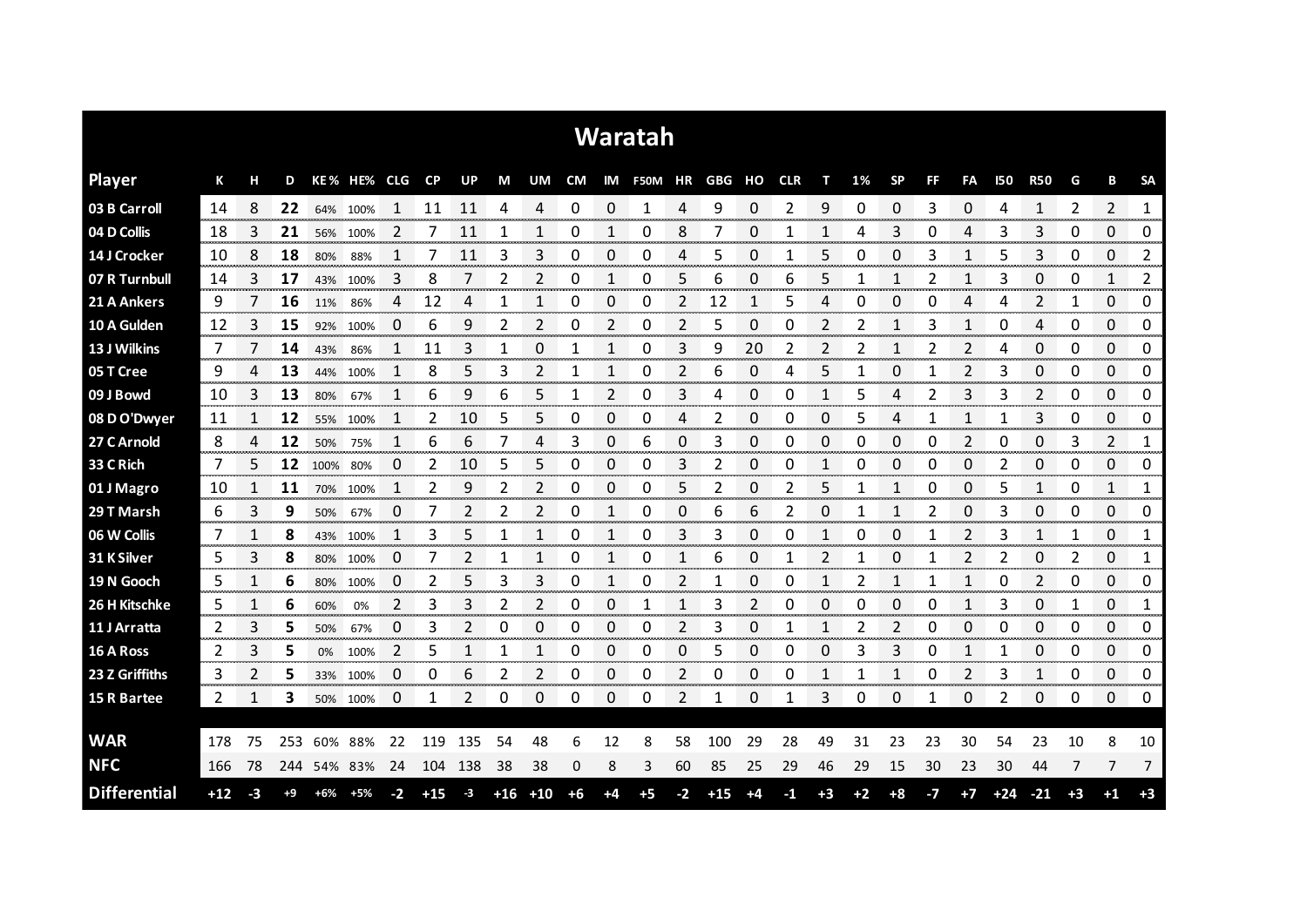|                        | <b>Score Sources</b> |                 |  |  |  |  |  |  |  |  |
|------------------------|----------------------|-----------------|--|--|--|--|--|--|--|--|
|                        | <b>NFC</b>           | <b>WAR</b>      |  |  |  |  |  |  |  |  |
| <b>Turnover</b>        | 4.3.27               | 5.3.33          |  |  |  |  |  |  |  |  |
| <b>Stoppage</b>        | 3.4.22               | 4.5.29          |  |  |  |  |  |  |  |  |
| <b>Kick In</b>         | 0.0.0                | 1.0.6           |  |  |  |  |  |  |  |  |
| <b>TOTAL</b>           | 7.7.49               | 10.8.68         |  |  |  |  |  |  |  |  |
|                        |                      | Defensive 50    |  |  |  |  |  |  |  |  |
| <b>Turnover</b>        | 2.0.12               | 0.0.0           |  |  |  |  |  |  |  |  |
| <b>Stoppage</b>        | 0.1.1                | 0.0.0           |  |  |  |  |  |  |  |  |
| Kick In                | 0.0.0                | 1.0.6           |  |  |  |  |  |  |  |  |
| <b>TOTAL</b>           | 2.1.13               | 1.0.6           |  |  |  |  |  |  |  |  |
|                        |                      | <b>Midfield</b> |  |  |  |  |  |  |  |  |
| <b>Turnover</b>        | 1.2.8                | 5.3.33          |  |  |  |  |  |  |  |  |
| <b>Centre Bounce</b>   | 1.0.6                | 1.2.8           |  |  |  |  |  |  |  |  |
| <b>B/ARC Stoppages</b> | 1.1.7                | 3.0.18          |  |  |  |  |  |  |  |  |
| <b>TOTAL</b>           | 3.3.21               | 9.5.59          |  |  |  |  |  |  |  |  |
|                        |                      | Forward 50      |  |  |  |  |  |  |  |  |
| <b>Turnover</b>        | 1.1.7                | 0.0.0           |  |  |  |  |  |  |  |  |
| <b>Stoppage</b>        | 1.2.8                | 0.3.3           |  |  |  |  |  |  |  |  |
| <b>TOTAL</b>           | 2.3.15               | 0.3.3           |  |  |  |  |  |  |  |  |